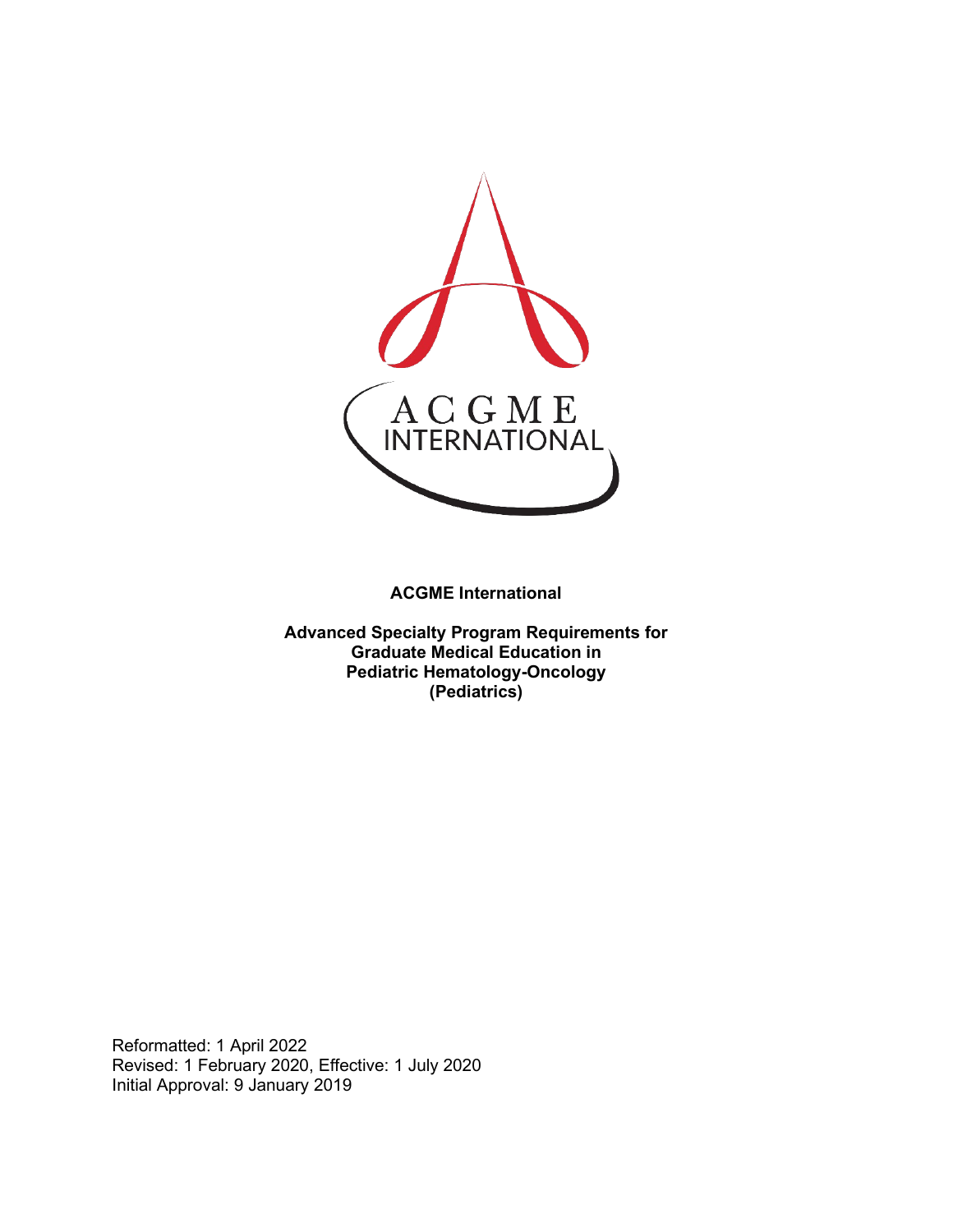### **ACGME International Specialty Program Requirements for Graduate Medical Education in Pediatric Hematology-Oncology (Pediatrics)**

### **Int. Introduction**

*Background and Intent: Programs must achieve and maintain Foundational Accreditation according to the ACGME-I Foundational Requirements prior to receiving Advanced Specialty Accreditation. The Advanced Specialty Requirements noted below complement the ACGME-I Foundational Requirements. For each section, the Advanced Specialty Requirements should be considered together with the Foundational Requirements.*

### **Int. I. Definition and Scope of the Specialty**

Pediatric hematology-oncology is the specialty the comprises the provision of care to infants, children, and adolescents with oncologic and chronic hematologic disorders. When providing care, specialists in pediatric hematology-oncology use an understanding of pathophysiology and clinical diagnosis and management, as well as knowledge of the emotional aspects of providing care to children and their families.

### **Int. II. Duration of Education**

Int. II.A. The educational program in pediatric hematology-oncology must be 36 or 48 months in length.

#### **I. Institution**

### **I.A. Sponsoring Institution**

- I.A.1. A fellowship in pediatric hematology-oncology must function as an integral part of an ACGME-I-accredited residency in pediatrics.
- I.A.1.a) The pediatric hematology-oncology program should be geographically proximate to the affiliated pediatrics residency program.
- I.A.2. The educational program in pediatric hematology-oncology must not negatively affect the education of residents in the affiliated pediatrics residency program.

#### **I.B. Participating Sites**

See International Foundational Requirements, Section I.B.

### **II. Program Personnel and Resources**

### **II.A. Program Director**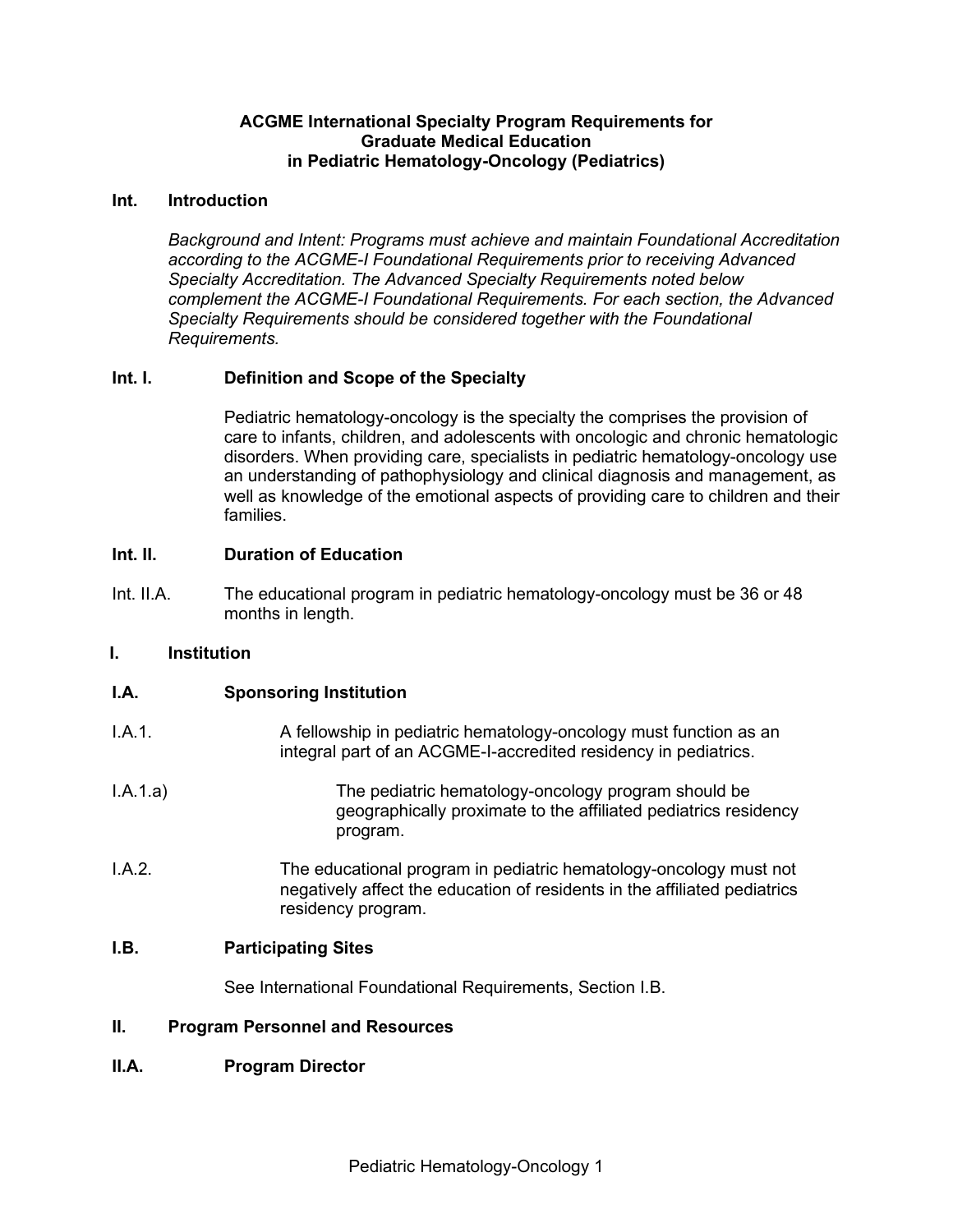| II.A.1.                 | The program director must demonstrate a record of ongoing involvement<br>in scholarly activity.                                                                                                                                                                                                                                 |
|-------------------------|---------------------------------------------------------------------------------------------------------------------------------------------------------------------------------------------------------------------------------------------------------------------------------------------------------------------------------|
| II.A.2.                 | The program director must demonstrate a record of mentoring or guiding<br>fellows in the acquisition of competence in the clinical, teaching, research,<br>quality improvement, and advocacy skills pertinent to the discipline.                                                                                                |
| II.A.3.                 | The program director must ensure that each fellow:                                                                                                                                                                                                                                                                              |
| II.A.3.a)               | is provided with mentorship in development of the necessary<br>clinical, educational, scholarship, and administrative skills; and,                                                                                                                                                                                              |
| II.A.3.b)               | documents experience in procedures.                                                                                                                                                                                                                                                                                             |
| ILA.3.b)(1)             | The program director must ensure that such<br>documentation is available for review.                                                                                                                                                                                                                                            |
| II.A.4.                 | The program director must coordinate, with the program directors of the<br>pediatrics residency and other related subspecialty programs, the<br>incorporation of the ACGME-I Competencies into fellowship education to<br>foster consistent expectations for fellows' achievement and faculty<br>members' evaluation processes. |
| II.A.5.                 | Meetings with the program directors of the pediatrics residency and all<br>pediatric subspecialty programs should take place at least semiannually.                                                                                                                                                                             |
| II.A.5.a)               | There must be documentation of these meetings.                                                                                                                                                                                                                                                                                  |
| II.A.5.b)               | These meetings should address a departmental approach to<br>common educational issues and concerns that may include core<br>curriculum, the ACGME-I Competencies, and evaluation.                                                                                                                                               |
| II.A.6.                 | The program director must have the authority and responsibility to set and<br>adjust the clinical responsibilities and ensure that fellows have<br>appropriate clinical responsibilities and an appropriate patient load.                                                                                                       |
| II.B.<br><b>Faculty</b> |                                                                                                                                                                                                                                                                                                                                 |
| II.B.1.                 | To ensure the quality of the education and scholarly activity of the<br>program, and to provide adequate supervision of fellows, there must be at<br>least four faculty members, including the program director.                                                                                                                |
| II.B.2.                 | Faculty members must encourage and support fellows in scholarly<br>activities.                                                                                                                                                                                                                                                  |
| II.B.2.a)               | This must include mentoring fellows in the application of scientific<br>principles, epidemiology, biostatistics, and evidence-based<br>medicine to the clinical care of patients.                                                                                                                                               |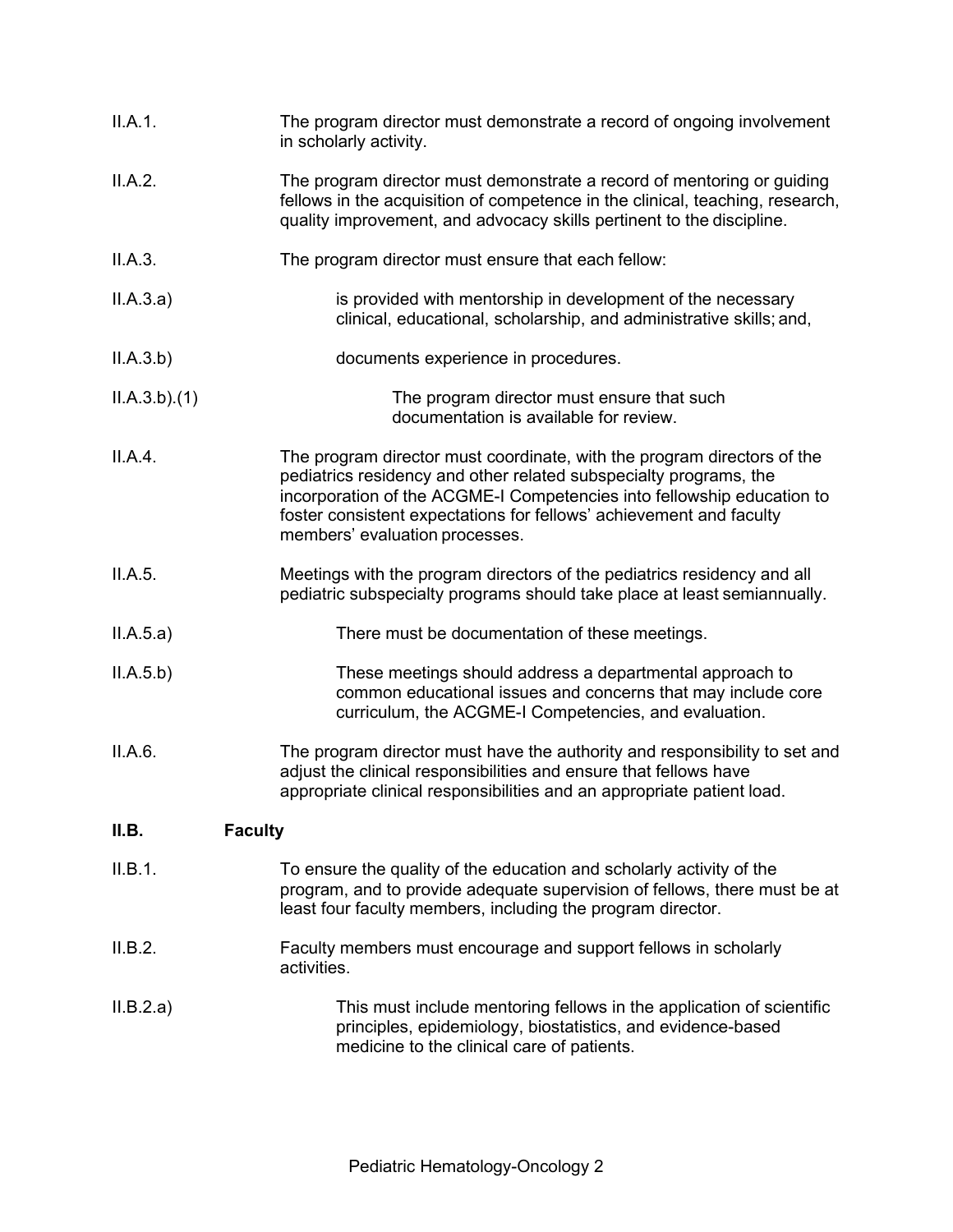| II.B.2.b)   | Scholarly activities must be in basic science, clinical care,<br>education, health policy, health services, patient safety, or quality<br>improvement with implications for the field of pediatric<br>hematology-oncology. |
|-------------|----------------------------------------------------------------------------------------------------------------------------------------------------------------------------------------------------------------------------|
| II.B.3.     | Qualified faculty members in the following pediatric subspecialties should<br>be available for the education of fellows:                                                                                                   |
| II.B.3.a)   | pediatric cardiology;                                                                                                                                                                                                      |
| II.B.3.b)   | pediatric critical care medicine;                                                                                                                                                                                          |
| II.B.3.c    | pediatric gastroenterology;                                                                                                                                                                                                |
| II.B.3.d    | pediatric infectious disease; and,                                                                                                                                                                                         |
| II.B.3.e)   | pediatric nephrology.                                                                                                                                                                                                      |
| II.B.4.     | The faculty should also include the following specialists with substantial<br>experience in treating pediatric problems:                                                                                                   |
| II.B.4.a)   | anesthesiologist(s);                                                                                                                                                                                                       |
| II.B.4.b)   | child and adolescent psychiatrist(s) or psychologist(s);                                                                                                                                                                   |
| II.B.4.c    | child neurologist(s);                                                                                                                                                                                                      |
| II.B.4.d)   | emergency medicine physician(s);                                                                                                                                                                                           |
| II.B.4.e)   | endocrinologist(s);                                                                                                                                                                                                        |
| II.B.4.f)   | neonatal-perinatal medicine physician(s);                                                                                                                                                                                  |
| II.B.4.g.   | neurological surgeon(s);                                                                                                                                                                                                   |
| II.B.4.h    | neuroradiologist(s);                                                                                                                                                                                                       |
| II.B.4.i)   | obstetrician and gynecologist(s);                                                                                                                                                                                          |
| $II.B.4.$ j | orthopaedic surgeon(s);                                                                                                                                                                                                    |
| II.B.4.k)   | ophthalmologist(s);                                                                                                                                                                                                        |
| II.B.4.I)   | pathologist(s);                                                                                                                                                                                                            |
| ILB.4.m)    | pediatric surgeon(s);                                                                                                                                                                                                      |
| ILB.4.n)    | pulmonologist(s).                                                                                                                                                                                                          |
| II.B.4.o)   | radiation oncologist(s);                                                                                                                                                                                                   |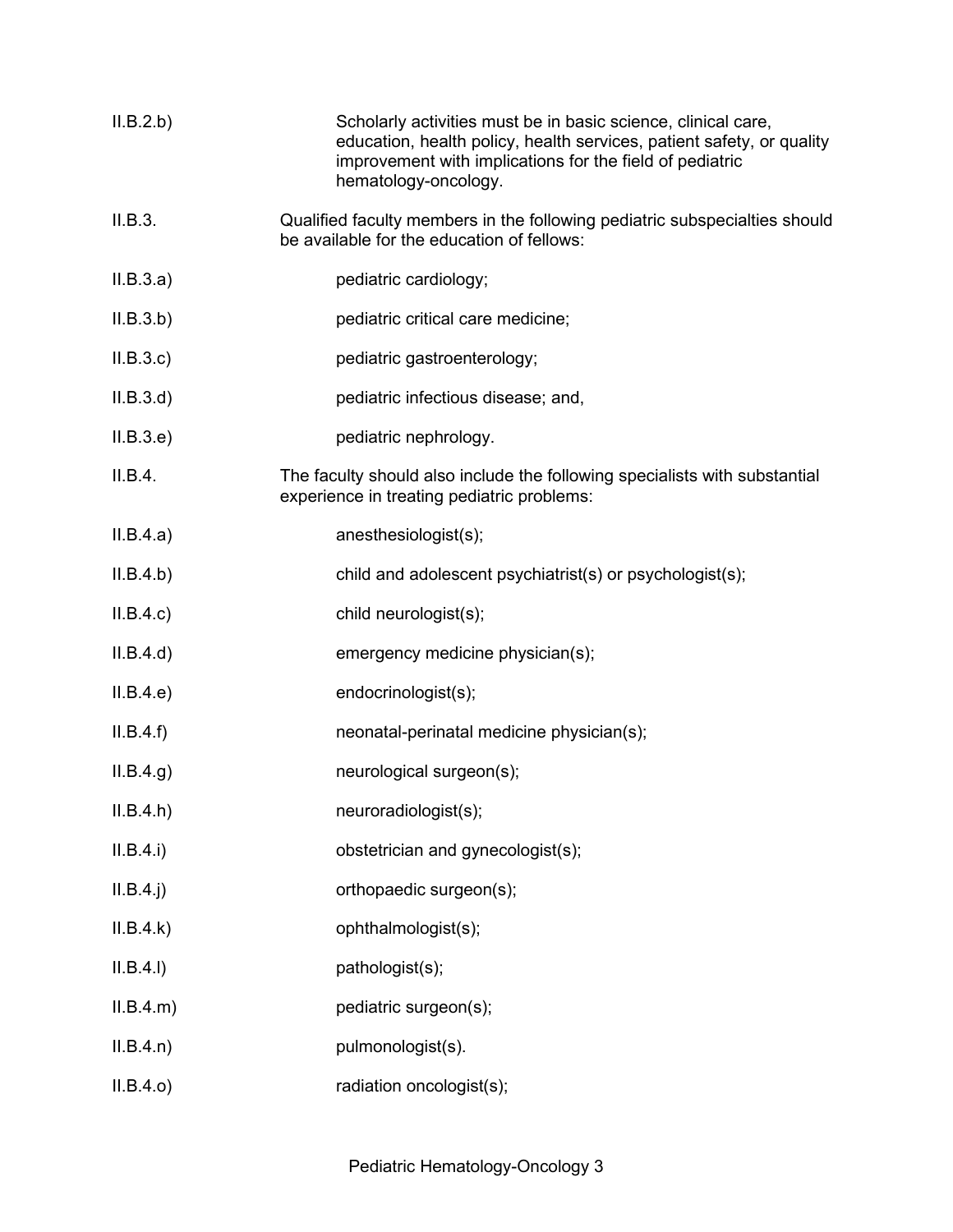| II.B.4.p) | radiologist(s); and, |
|-----------|----------------------|
|           |                      |

- II.B.4.q) urologist(s).
- II.B.5. Consultants should be available in adult hematology-oncology for transition care of young adults.

### **II.C. Other Program Personnel**

- II.C.1. To ensure multidisciplinary and interprofessional practice in pediatric hematology-oncology, the following personnel with pediatric focus and experience should be available:
- II.C.1.a) audiologist(s);
- II.C.1.b) child life therapist(s);
- II.C.1.c) dietitian(s);
- II.C.1.d) hospice and palliative medicine professional(s);
- II.C.1.e) mental health professional(s)
- $ILC.1.f)$  nurse(s);
- II.C.1.g) pain management professional(s);
- $ILC.1.h$ ) pharmacist(s);
- II.C.1.i) physical and occupational therapist(s);
- $II.C.1.$ j) respiratory therapist(s);
- II.C.1.k) school and special education liaison(s);
- II.C.1.l) social worker(s); and,
- II.C.1.m) speech and language therapist(s).

## **II.D. Resources**

- II.D.1. The program must provide access to outpatient infusion facilities.
- II.D.2. Facilities and services, including comprehensive laboratory, pathology, and imaging services, must be available.
- II.D.3. The program must have access to laboratories to perform testing specific to pediatric hematology-oncology.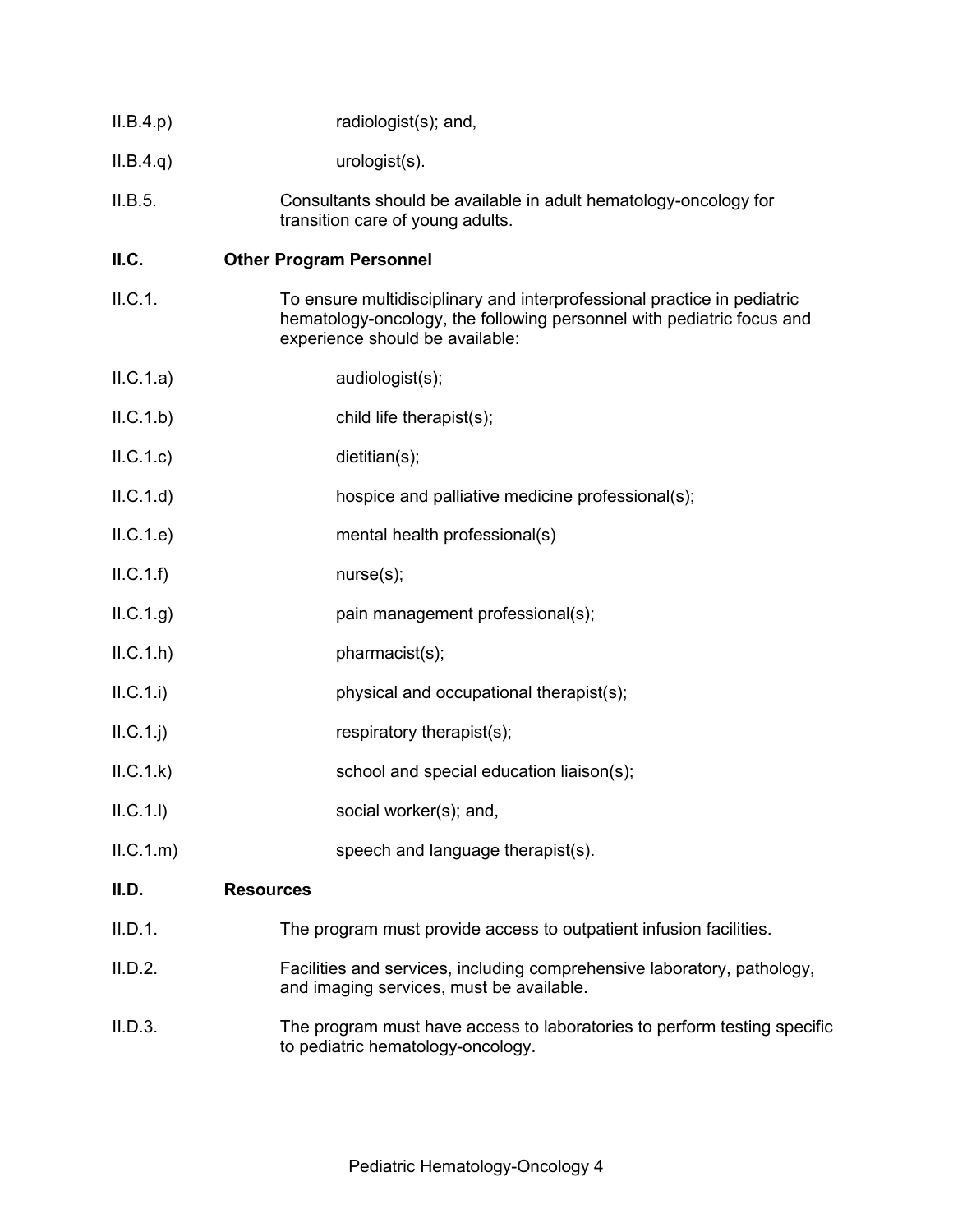- II.D.4. An adequate number and variety of both hematologic and oncologic patients ranging in age from newborn through young adulthood must be available to provide a broad experience for fellows.
- II.D.4.a) A sufficient number of patients must be available in inpatient and outpatient settings to meet the educational needs of the program.

### **III. Fellow Appointment**

### **III.A. Eligibility Criteria**

III.A.1. Prior to appointment in the program, fellows should have completed an ACGME-I-accredited residency program in pediatrics, or a pediatric residency program acceptable to the Sponsoring Institution's Graduate Medical Education Committee.

#### **III.B. Number of Fellows**

See International Foundational Requirements, Section III.B.

### **IV. Specialty-Specific Educational Program**

### **IV.A. ACGME-I Competencies**

- IV.A.1. The program must integrate the following ACGME-I Competencies into the curriculum.
- IV.A.1.a) Professionalism
- IV.A.1.a).(1) Fellows must demonstrate a commitment to professionalism and an adherence to ethical principles, including:
- IV.A.1.a).(1).(a) TV.A.1.a).(1).(a) trustworthiness that makes colleagues feel secure when a fellow is responsible for the care of patients;
- IV.A.1.a).(1).(b) leadership skills that enhance team function, the learning environment, and/or the health care delivery system/environment to improve patient care;
- IV.A.1.a).(1).(c) TV.A.1.a).(1).(c) the capacity to recognize that ambiguity is part of clinical medicine and to respond by utilizing appropriate resources in dealing with uncertainty; and,
- IV.A.1.a).(1).(d) a willingness to accept questions of clarification and feedback in a non-defensive, collaborative, and welcoming manner.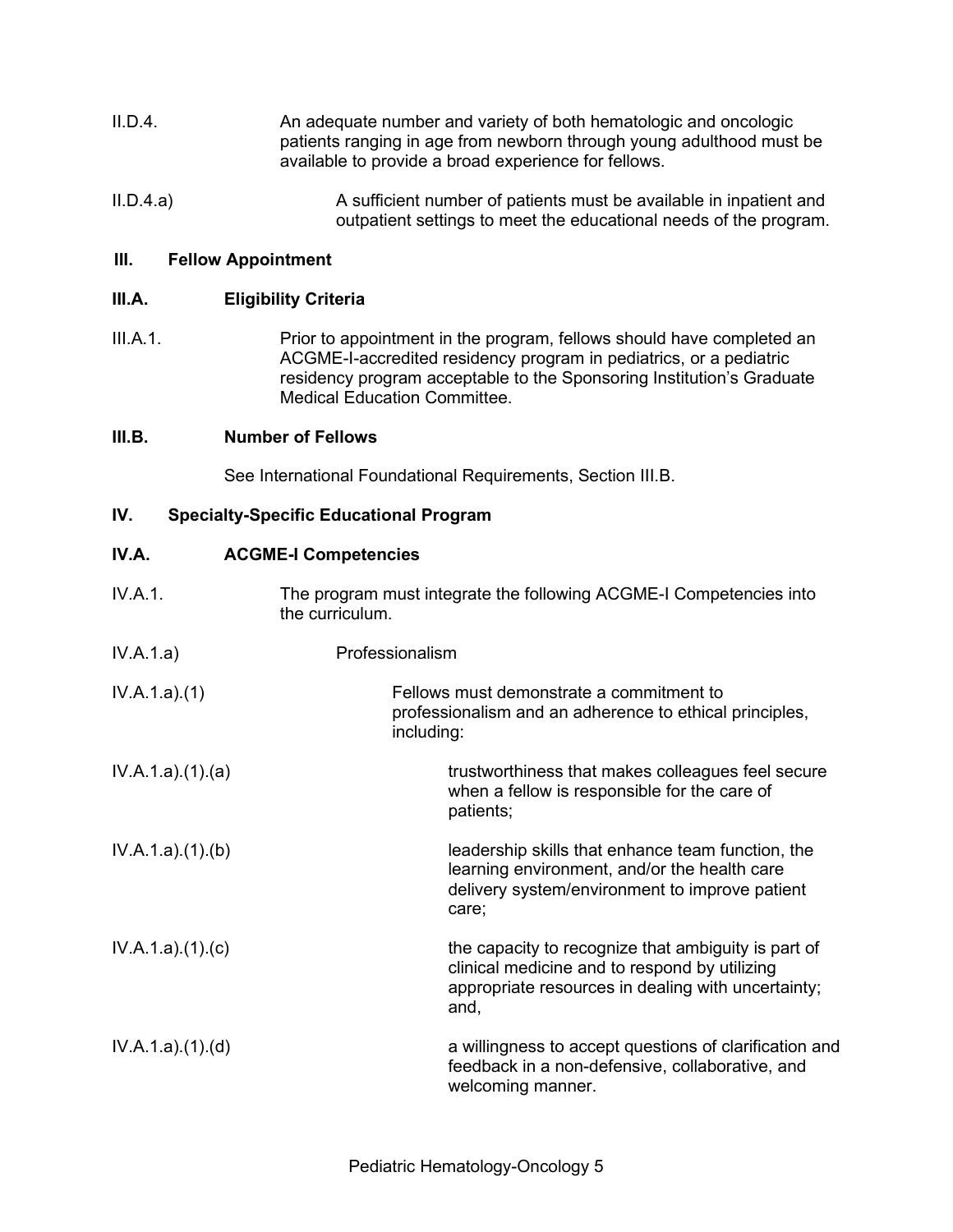| IV.A.1.b)             | <b>Patient Care and Procedural Skills</b>                                                                                                                                                                                                |
|-----------------------|------------------------------------------------------------------------------------------------------------------------------------------------------------------------------------------------------------------------------------------|
| IV.A.1.b)(1)          | Fellows must provide patient care that is compassionate,<br>appropriate, and effective for the treatment of health<br>problems and the promotion of health.                                                                              |
| IV.A.1.b)(1)(a)       | Fellows must demonstrate competence in the<br>clinical skills necessary in pediatric hematology-<br>oncology, including:                                                                                                                 |
| IV.A.1.b)(1)(a)(i)    | providing consultation, performing a history<br>and physical examination, making informed<br>diagnostic and therapeutic decisions that<br>result in optimal clinical judgement, and<br>developing and carrying out management<br>plans;  |
| IV.A.1.b)(1).(a)(ii)  | providing transfer of care that ensures<br>seamless transitions, counseling patients<br>and patients' families, using information<br>technology to optimize patient care, and<br>providing appropriate role modeling and<br>supervision; |
| IV.A.1.b)(1)(a)(iii)  | providing for or coordinating care for<br>patients complex and chronic diseases with<br>the appropriate physician and/or agency;                                                                                                         |
| IV.A.1.b)(1)(a)(iv)   | enrolling and treating patients in clinical<br>research trials;                                                                                                                                                                          |
| IV.A.1.b)(1)(a)(v)    | diagnosing and managing children with<br>hematologic and oncologic diseases, to<br>include:                                                                                                                                              |
| IV.A.1.b)(1)(a)(v)(a) | autoimmune disorders, including<br>hemolytic anemia                                                                                                                                                                                      |
| IV.A.1.b)(1)(a)(v)(b) | bone marrow failure;                                                                                                                                                                                                                     |
| IV.A.1.b)(1)(a)(v)(c) | congenital and acquired thrombotic<br>disorders;                                                                                                                                                                                         |
| IV.A.1.b)(1)(a)(v)(d) | graft versus host disease.                                                                                                                                                                                                               |
| IV.A.1.b)(1)(a)(v)(e) | hematologic disorders of the<br>newborn;                                                                                                                                                                                                 |
| IV.A.1.b)(1)(a)(v)(f) | hemoglobinopathies, including the<br>thalassemia syndromes;                                                                                                                                                                              |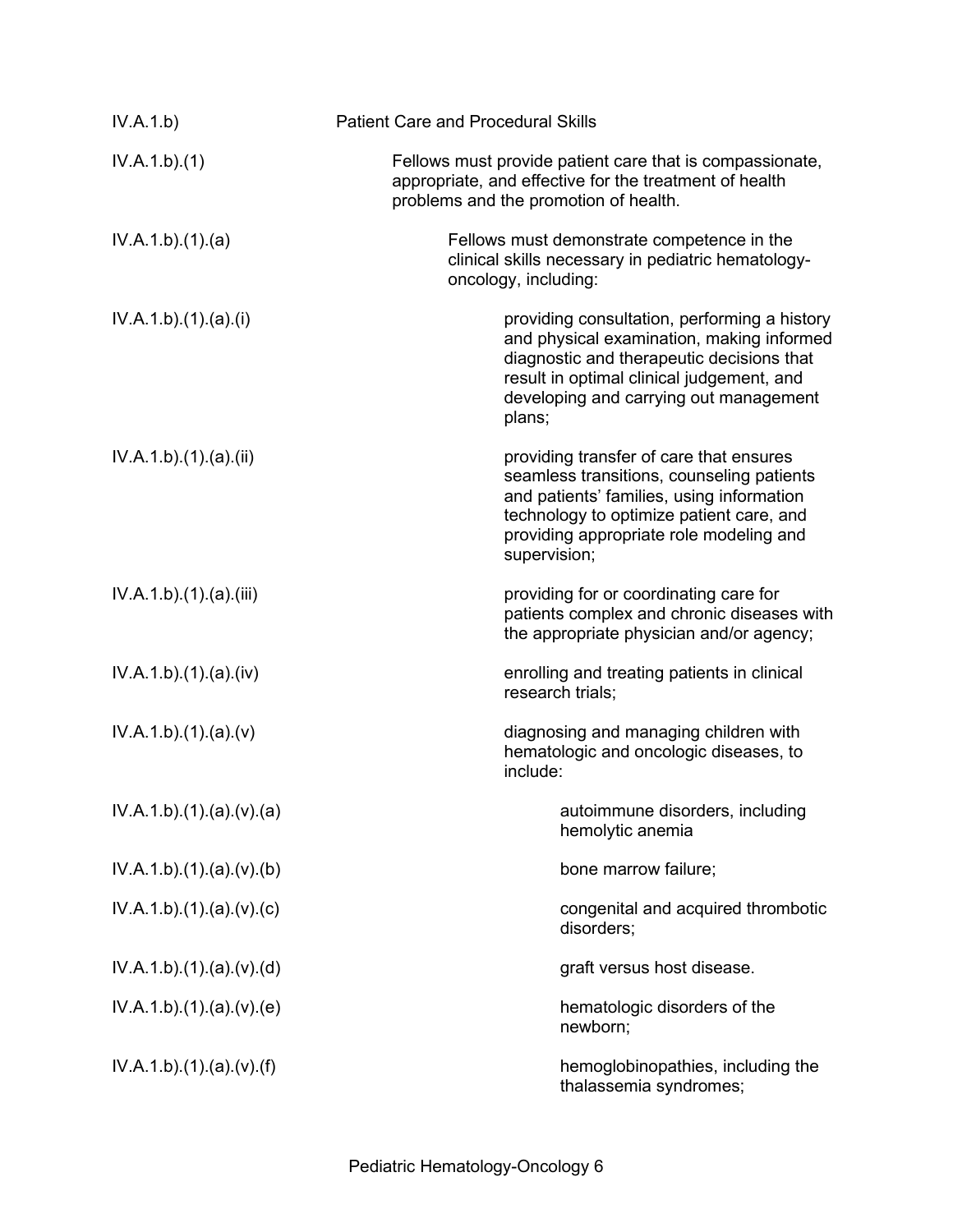| IV.A.1.b)(1)(a)(v)(g)    | hemophilia, von Willebrand's<br>disease, and other inherited and<br>acquired coagulopathies;                                                                                           |
|--------------------------|----------------------------------------------------------------------------------------------------------------------------------------------------------------------------------------|
| IV.A.1.b)(1)(a)(v)(h)    | Hodgkin's disease and non-<br>Hodgkin's lymphomas;                                                                                                                                     |
| IV.A.1.b)(1)(a)(v)(i)    | inherited and acquired disorders of<br>the red blood cell membrane and of<br>red blood cell metabolism;                                                                                |
| IV.A.1.b)(1)(a)(v)(j)    | inherited and acquired disorders of<br>white blood cells;                                                                                                                              |
| IV.A.1.b)(1)(a)(v)(k)    | leukemias, including acute<br>lymphoblastic leukemia, acute and<br>chronic myeloid leukemias, and<br>myelodysplastic syndromes;                                                        |
| IV.A.1.b)(1)(a)(v)(l)    | nutritional anemia;                                                                                                                                                                    |
| IV.A.1.b)(1)(a)(v)(m)    | platelet disorders, including<br>idiopathic thrombocytopenia purpura<br>(ITP), and acquired and inherited<br>platelet function defects; and,                                           |
| IV.A.1.b)(1)(a)(v)(n)    | solid tumors of organs, soft tissue,<br>bone, and central nervous system.                                                                                                              |
| IV.A.1.b)(1)(a)(vi)      | integrating palliative care for patients with<br>hematologic and oncologic conditions;                                                                                                 |
| IV.A.1.b)(1)(a)(vii)     | applying new diagnostic techniques relevant<br>to patient care;                                                                                                                        |
| IV.A.1.b).(1).(a).(viii) | diagnosing and managing complications of<br>disease and therapy, including treatment of<br>infections in the compromised host;                                                         |
| IV.A.1.b)(1)(a)(ix)      | providing physiologic support to the patient,<br>including provision of nutrition (both<br>parenteral and enteral), control of nausea<br>and vomiting, and management of pain;<br>and, |
| IV.A.1.b)(1)(a)(x)       | recognizing and managing psychosocial<br>stresses and problems.                                                                                                                        |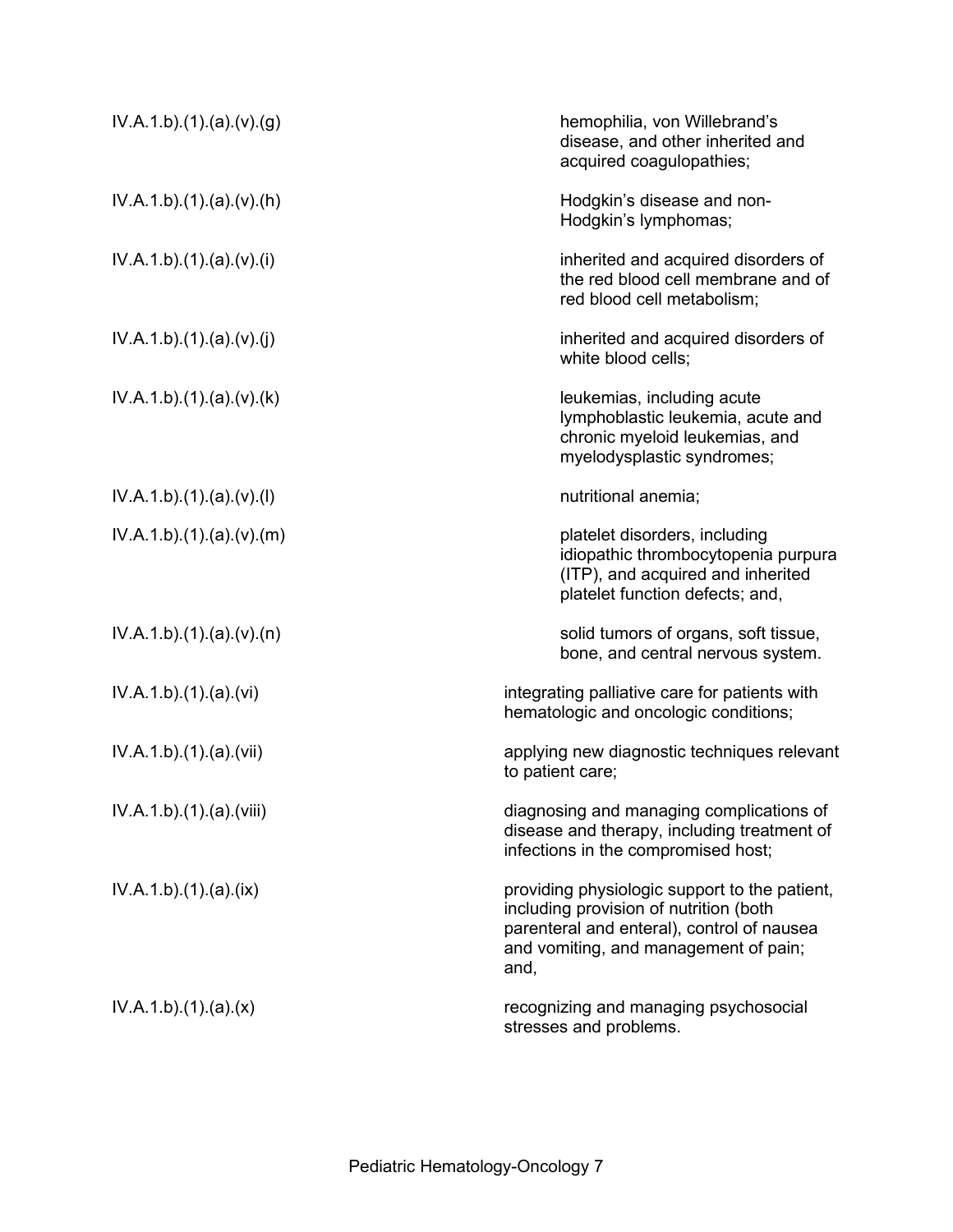| IV.A.1.b)(1)(b)             | Fellows must be able to competently perform all<br>medical, diagnostic, and surgical procedures<br>considered essential for the practice of pediatric<br>hematology-oncology. Fellows must:                                                                                                                                              |
|-----------------------------|------------------------------------------------------------------------------------------------------------------------------------------------------------------------------------------------------------------------------------------------------------------------------------------------------------------------------------------|
| IV.A.1.b)(1)(b)(i)          | competently use and interpret the results of<br>laboratory tests and imaging;                                                                                                                                                                                                                                                            |
| IV.A.1.b)(1)(b)(ii)         | acquire the necessary procedural skills and<br>develop an understanding of their<br>indications, contraindications, risks, and<br>limitations as needed; and,                                                                                                                                                                            |
| IV.A.1.b)(1)(b)(iii)        | demonstrate competence in the<br>performance and interpretation of:                                                                                                                                                                                                                                                                      |
| IV.A.1.b)(1)(b)(iii)(a)     | bone marrow aspiration and biopsy;                                                                                                                                                                                                                                                                                                       |
| IV.A.1.b)(1)(b)(iii)(b)     | hematologic laboratory diagnostic<br>tests;                                                                                                                                                                                                                                                                                              |
| IV.A.1.b)(1)(b)(iii)(c)     | lumbar puncture with evaluation of<br>cerebrospinal fluid and infusion of<br>intrathecal chemotherapy;                                                                                                                                                                                                                                   |
| IV.A.1.b).(1).(b).(iii).(d) | microscopic interpretation of<br>peripheral blood films; and,                                                                                                                                                                                                                                                                            |
| IV.A.1.b)(1)(b)(iii)(e)     | peripheral blood smear.                                                                                                                                                                                                                                                                                                                  |
| IV.A.1.c)                   | <b>Medical Knowledge</b>                                                                                                                                                                                                                                                                                                                 |
| $IV.A.1.c.$ (1)             | Fellows must demonstrate knowledge of established and<br>evolving biomedical clinical, epidemiological, and social-<br>behavioral sciences, as well as the application of this<br>knowledge to patient care. Fellows must demonstrate<br>knowledge of:                                                                                   |
| $IV.A.1.c$ . $(1).$ $(a)$   | biostatistics, bioethics, clinical and laboratory<br>research methodology, study design, preparation of<br>applications for funding and/or approval of clinical<br>research protocols, critical literature review,<br>principles of evidence-based medicine, ethical<br>principles involving clinical research, and teaching<br>methods; |
| $IV.A.1.c$ . $(1).$ (b)     | the indications and procedures for transfusion<br>therapy; and,                                                                                                                                                                                                                                                                          |
| $IV.A.1.c$ ). $(1).$ (c)    | the indications and procedures for stem cell<br>treatment.                                                                                                                                                                                                                                                                               |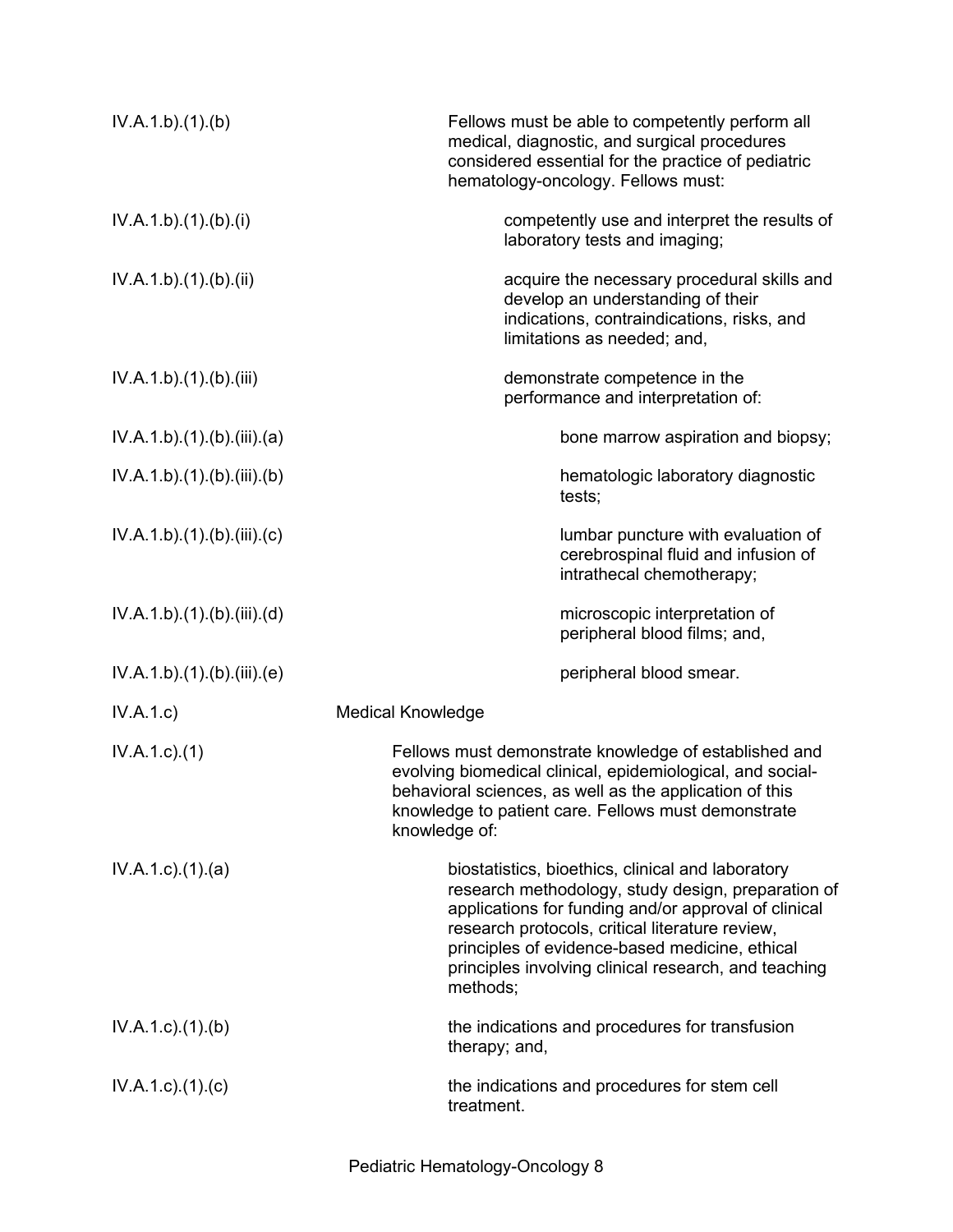| IV.A.1.d)          | Practice-based Learning and Improvement                                                                                                                                                                                                                                    |
|--------------------|----------------------------------------------------------------------------------------------------------------------------------------------------------------------------------------------------------------------------------------------------------------------------|
| IV.A.1.d).(1)      | Fellows must demonstrate the ability to investigate and<br>evaluate their care of patients, to appraise and assimilate<br>scientific evidence, and to continuously improve patient<br>care based on constant self-evaluation and lifelong<br>learning.                     |
| IV.A.1.e)          | Interpersonal and Communication Skills                                                                                                                                                                                                                                     |
| IV.A.1.e. (1)      | Fellows must demonstrate interpersonal and<br>communication skills that result in the effective exchange<br>of information and collaboration with patients, their<br>families, and health professionals. Fellows must<br>demonstrate the following skills:                 |
| IV.A.1.e. (1). (a) | teaching both individuals and groups of learners in<br>clinical settings, classrooms, lectures, and<br>seminars, as well as by electronic and print<br>modalities; and,                                                                                                    |
| IV.A.1.e. (1)(b)   | providing feedback to learners and assessing<br>educational outcomes.                                                                                                                                                                                                      |
| IV.A.1.f)          | <b>Systems-based Practice</b>                                                                                                                                                                                                                                              |
| IV.A.1.f)(1)       | Fellows must demonstrate an awareness of and<br>responsiveness to the larger context and system of health<br>care, including the social determinates of health, as well as<br>the ability to call effectively on other resources in the<br>system to produce optimal care. |
| IV.B.              | <b>Regularly Scheduled Educational Activities</b>                                                                                                                                                                                                                          |
| IV.B.1.            | Fellows must have a formally structured educational program in the<br>clinical and basic sciences related to pediatric hematology-oncology.                                                                                                                                |
| IV.B.1.a)          | The program must utilize didactic experiences, such as lectures,<br>seminars, case discussions, journal clubs, and clinical experience.                                                                                                                                    |
| IV.B.1.b)          | Pediatric hematology-oncology conferences must occur regularly<br>and must involve active participation by the fellows in planning<br>and implementation.                                                                                                                  |
| IV.B.1.c)          | Fellow education must include instruction in:                                                                                                                                                                                                                              |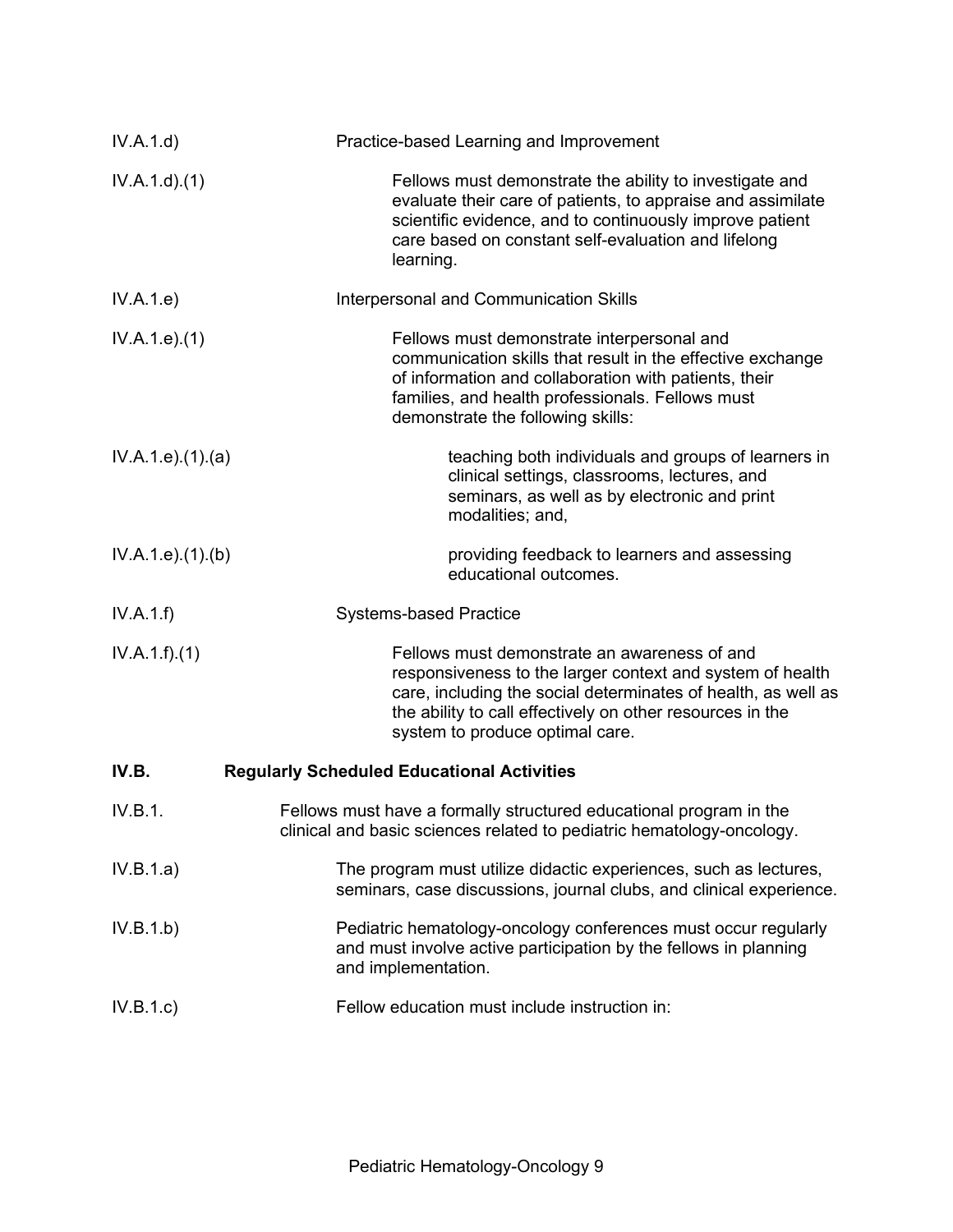| $IV.B.1.c.$ (1)          | basic and fundamental disciplines, as appropriate to<br>pediatric hematology-oncology, such as anatomy,<br>physiology, biochemistry, embryology, pathology,<br>microbiology, pharmacology, immunology, genetics, and<br>nutrition/metabolism;                                                                                                                                                                                                                                                                                         |
|--------------------------|---------------------------------------------------------------------------------------------------------------------------------------------------------------------------------------------------------------------------------------------------------------------------------------------------------------------------------------------------------------------------------------------------------------------------------------------------------------------------------------------------------------------------------------|
| $IV.B.1.c$ ). $(1).$ (a) | This instruction should include the following topics<br>within a clinically meaningful context: the structure<br>and function of hemoglobin and iron metabolism;<br>the phagocytic system; splenic function; cell<br>kinetics; immunology; coagulation; genetics; the<br>principles of radiation therapy; the characteristics of<br>malignant cells; tissue typing; blood groups;<br>pharmacology of chemotherapeutic agents;<br>molecular biology; microbiology and anti-infective<br>agents in the compromised host; and nutrition. |
| IV.B.1.c.2)              | pathophysiology of disease, reviews of recent advances in<br>clinical medicine and biomedical research, and<br>conferences dealing with bioethics, complications, end-of-<br>life care, palliation and death, and the scientific, ethical,<br>and legal implications of confidentiality and informed<br>consent; and,                                                                                                                                                                                                                 |
| IV.B.1.c). (2). (a)      | This should include relationships between<br>physicians and with patients, patients' families,<br>allied health professionals, and society at large.                                                                                                                                                                                                                                                                                                                                                                                  |
| IV.B.1.c.3)              | the economics of health care and current health care<br>management issues, such as cost-effective patient care,<br>practice management, preventive care, population health,<br>quality improvement, resource allocation, and clinical<br>outcomes.                                                                                                                                                                                                                                                                                    |
| IV.B.2.                  | Within the research conferences and clinical experiences, the program<br>must address the concepts of multi-site or multi-center collaborative<br>clinical and research activities, as well as the advantages and challenges<br>of participating in those trials, patient enrollment, issues of data collection,<br>and data analysis and interpretation.                                                                                                                                                                             |
| IV.C.                    | <b>Clinical Experiences</b>                                                                                                                                                                                                                                                                                                                                                                                                                                                                                                           |
| IV.C.1.                  | Fellows must have longitudinal responsibility for providing care to a panel<br>of patients throughout their educational program that is supervised by one<br>or more members of the pediatric hematology-oncology faculty.                                                                                                                                                                                                                                                                                                            |
| IV.C.1.a)                | This must include longitudinal care of outpatients.                                                                                                                                                                                                                                                                                                                                                                                                                                                                                   |
| IV.C.1.b)                | The panel of patients must be representative of the types of<br>cancers and blood disorders fellows are likely to encounter once<br>they complete their educational program.                                                                                                                                                                                                                                                                                                                                                          |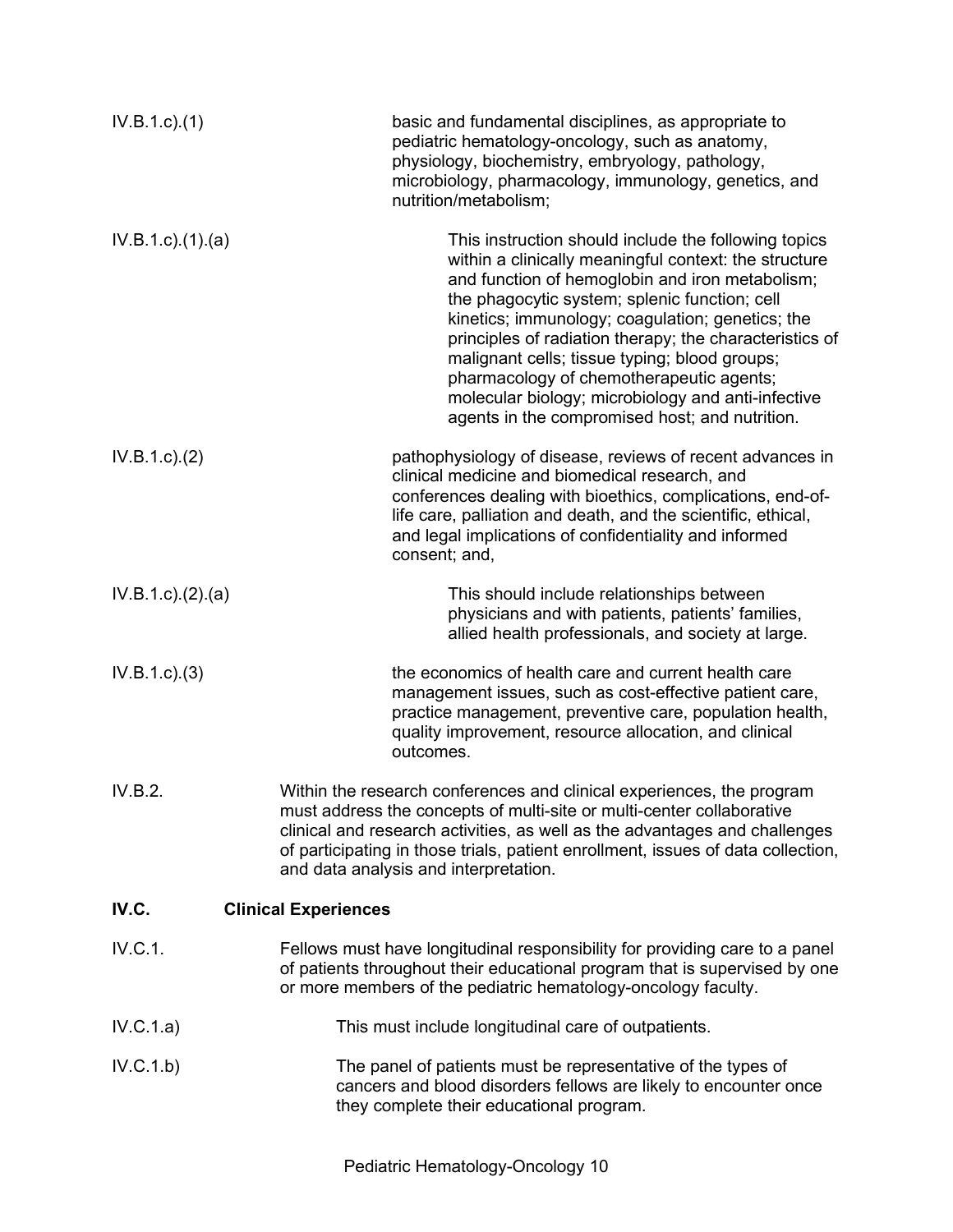- IV.C.2. Fellows must have experiences in pediatric oncology, including:
- IV.C.2.a) staging and classification of tumors;
- IV.C.2.b) the application of multimodal therapy;
- IV.C.2.c) the epidemiology and etiology of childhood cancer;
- IV.C.2.d) making appropriate observations and keeping accurate patient data; and,
- IV.C.2.e) the use and management of chemotherapy, surgical therapy, and radiotherapy in managing patients with malignant diseases.
- IV.C.3. Experiences in pediatric oncology must include formal and structured education in the elements of long-term, follow-up care, including monitoring for late effects of treatment of disease.
- IV.C.4. Each fellow must have experience functioning as a member of a multidisciplinary and interprofessional team serving patients with cancer and chronic hematologic disorders.
- IV.C.5. Fellows must have structured educational experiences in psychological and social support of patients, patients' families, and staff members.
- IV.C.6. Fellows must participate in the activities of the tumor board.
- IV.C.7. Fellows must have appropriate structured educational experiences in the laboratories, including blood bank and tissue pathology.

# **IV.D. Scholarly Activity**

- IV.D.1. Fellows' Scholarly Activity
- IV.D.1.a) The program must have a core curriculum in research and scholarship.
- IV.D.1.a).(1) Where appropriate, the curriculum should be a collaborative effort involving all pediatric subspecialty programs at the institution.
- IV.D.1.b) The program must provide a Scholarship Oversight Committee for each fellow to oversee and evaluate the fellow's progress as related to scholarly activity.
- IV.D.1.b).(1) Where applicable, a fellow's Scholarship Oversight Committee should be a collaborative effort involving other pediatric subspecialty programs or other experts.